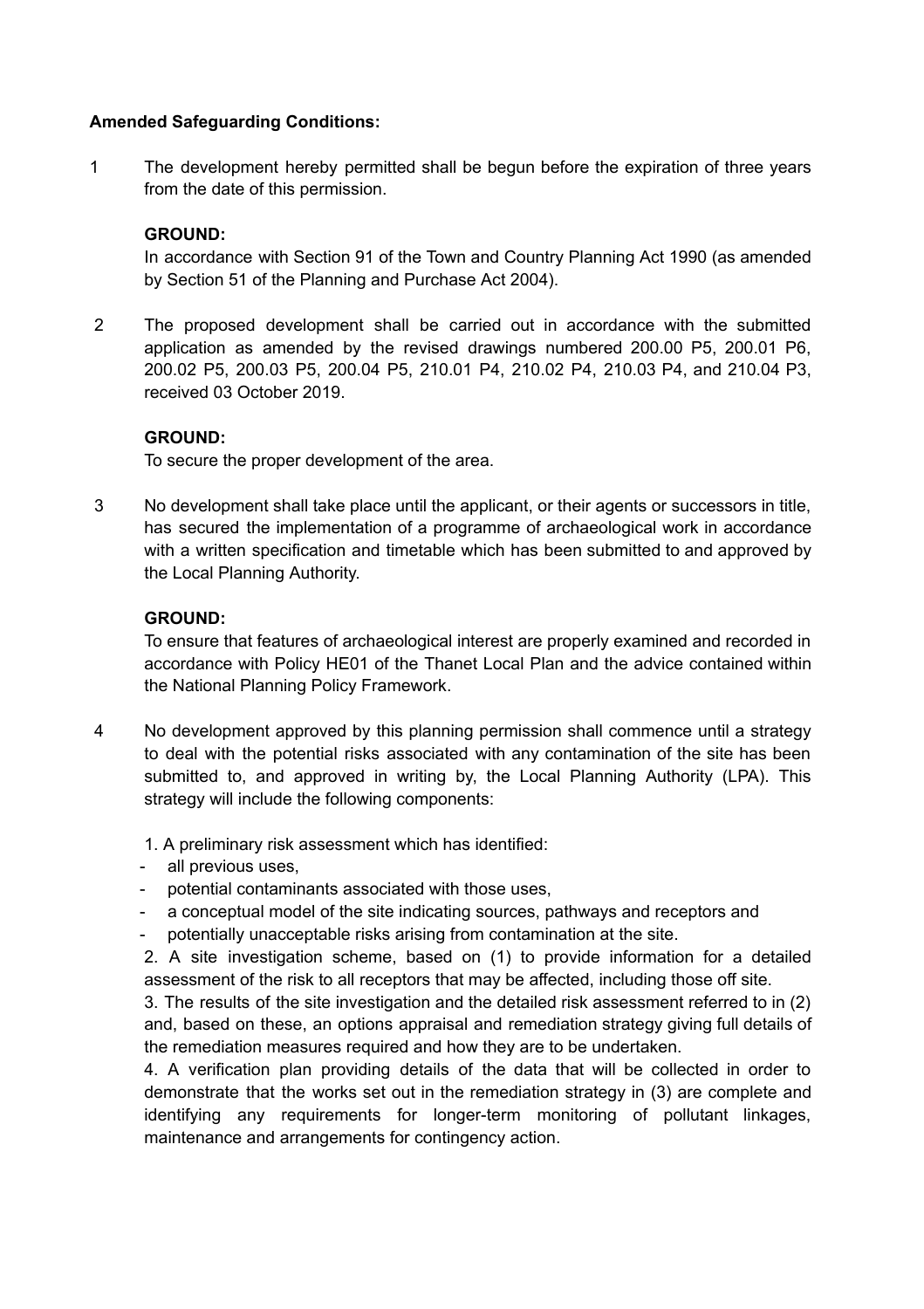Any changes to these components require the written consent of the LPA. The scheme shall be implemented as approved.

## **GROUND:**

To ensure that the proposed site investigation, remediation and development will not cause harm to human health or pollution of the environment, in accordance with Policy SE03 of the Thanet Local Plan and the advice contained within the National Planning Policy Framework.

5 Prior to any part of the permitted development being occupied a verification report demonstrating the completion of works set out in the approved remediation strategy and the effectiveness of the remediation shall be submitted to, and approved in writing, by the LPA. The report shall include results of sampling and monitoring carried out in accordance with the approved verification plan to demonstrate that the site remediation criteria have been met.

## **GROUND:**

To ensure that the proposed site investigation, remediation and development will not cause harm to human health or pollution of the environment, in accordance with Policy SE03 of the Thanet Local Plan and the advice contained within the National Planning Policy Framework.

6 If, during development, contamination not previously identified is found to be present at the site then no further development (unless otherwise agreed in writing with the LPA) shall be carried out until a remediation strategy detailing how this contamination will be dealt with has been submitted to and approved in writing by the LPA. The remediation strategy shall be implemented as approved.

## **GROUND:**

To ensure that the proposed development will not cause harm to human health or pollution of the environment, in accordance with Policy SE03 of the Thanet Local Plan and the advice contained within the National Planning Policy Framework.

7 No infiltration of surface water drainage into the ground is permitted other than with the written consent of the Local Planning Authority. The development shall be carried out in accordance with the approved details.

## **GROUND:**

To ensure that the proposed development will not cause harm to human health or pollution of the environment, in accordance with Policy SE03 of the Thanet Local Plan and the advice contained within the National Planning Policy Framework.

8 Piling or any other foundation designs using penetrative methods shall not be permitted other than with the express written consent of the LPA, which may be given for those parts of the site where it has been demonstrated by a piling risk assessment that there is no resultant unacceptable risk to groundwater. The development shall be carried out in accordance with the approved details.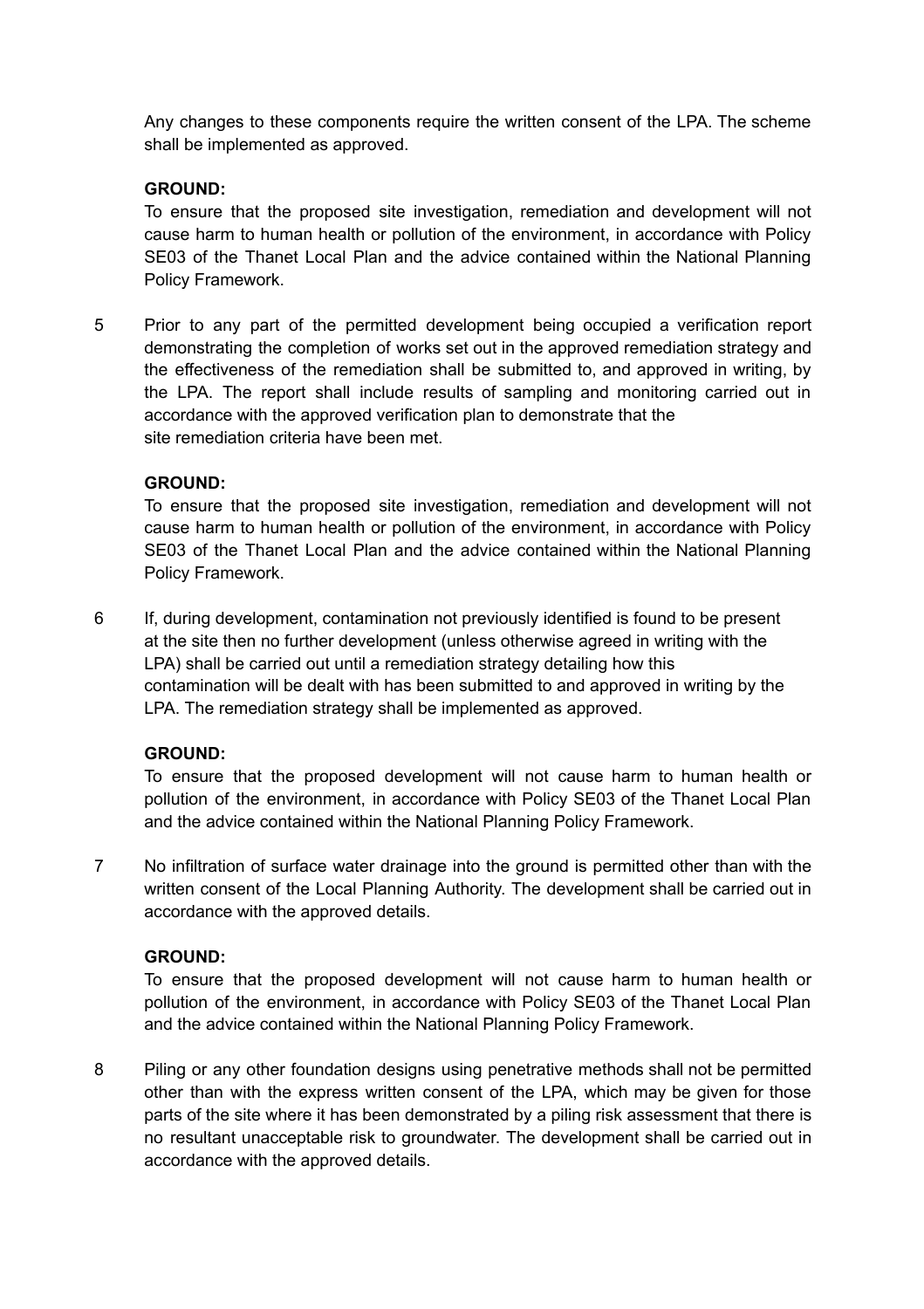## **GROUND:**

To ensure that the proposed development will not cause harm to human health or pollution of the environment, , in accordance with Policy SE03 of the Thanet Local Plan and the advice contained within the National Planning Policy Framework.

9 Development shall not begin in any phase until a detailed sustainable surface water drainage scheme for the site has been submitted to (and approved in writing by) the local planning authority. The detailed drainage scheme shall demonstrate that the surface water generated by this development (for all rainfall durations and intensities up to and including the climate change adjusted critical 100 year storm) can be accommodated and disposed of without increase to flood risk on or off-site.

The drainage scheme shall also demonstrate (with reference to published guidance):

o that silt and pollutants resulting from the site use can be adequately managed to ensure there is no pollution risk to receiving waters.

o appropriate operational, maintenance and access requirements for each drainage feature or SuDS component are adequately considered, including any proposed arrangements for future adoption by any public body or statutory undertaker.

The drainage scheme shall be implemented in accordance with the approved details.

## **GROUND:**

To ensure the development is served by satisfactory arrangements for the disposal of surface water and to ensure that the development does not exacerbate the risk of on/off site flooding, in accordance with Policy CC02 of the Thanet Local Plan and advice contained within the NPPF

10 No building on any phase (or within an agreed implementation schedule) of the development hereby permitted shall be occupied until a Verification Report, pertaining to the surface water drainage system and prepared by a suitably competent person, has been submitted to and approved by the Local Planning Authority. The Report shall demonstrate the suitable modelled operation of the drainage system where the system constructed is different to that approved. The Report shall contain information and evidence (including photographs) of details and locations of inlets, outlets and control structures; landscape plans; full as built drawings; information pertinent to the installation of those items identified on the critical drainage assets drawing; and, the submission of an operation and maintenance manual for the sustainable drainage scheme as constructed.

# **GROUND:**

To ensure the development is served by satisfactory arrangements for the disposal of surface water and to ensure that the development does not exacerbate the risk of on/off site flooding, in accordance with Policy CC02 of the Thanet Local Plan and advice contained within the NPPF

11 No development shall take place until details of the means of foul drainage have been submitted to and agreed in writing by the Local Planning Authority. The development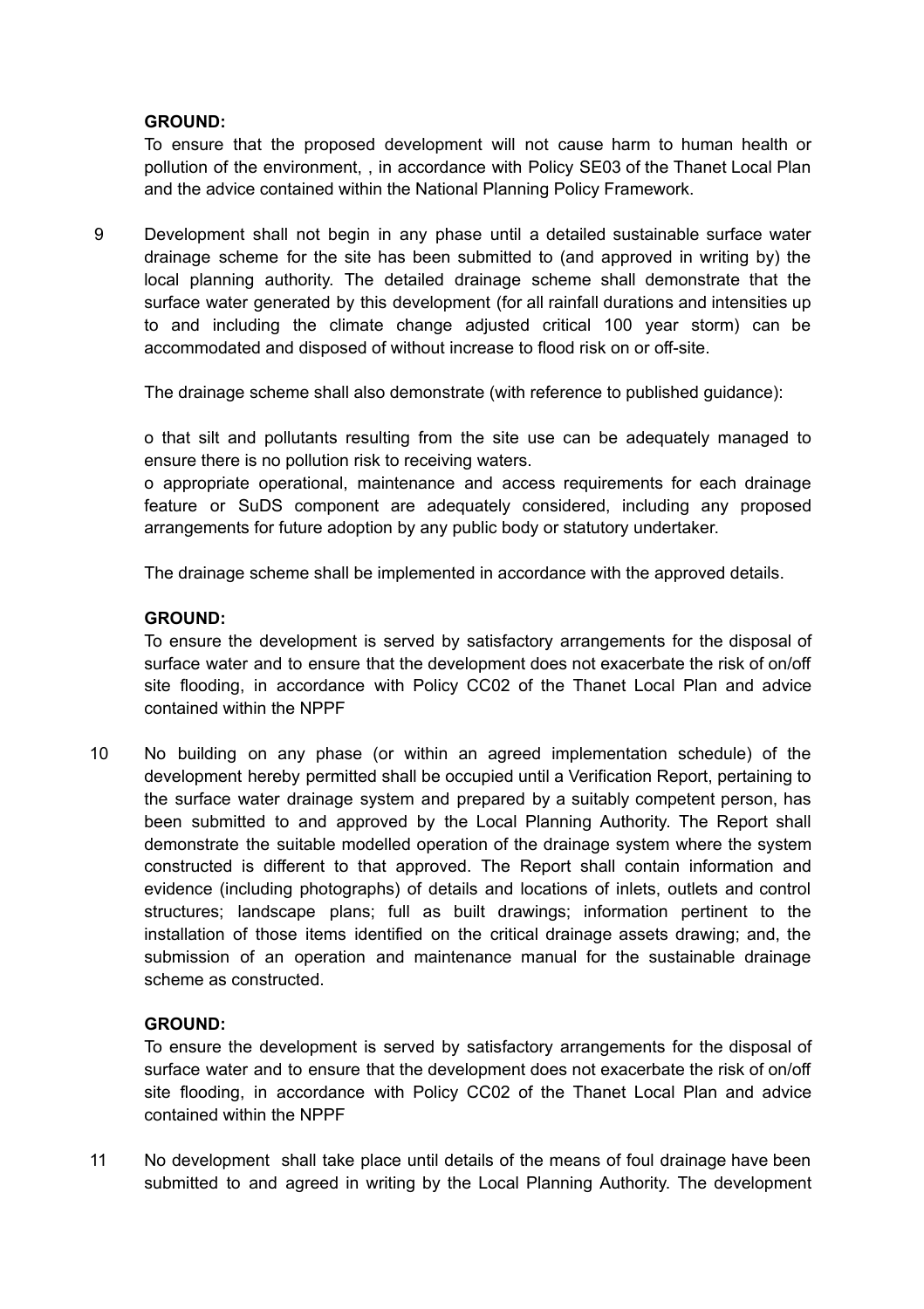shall be carried out in accordance with such details as are agreed and thereafter maintained.

# **GROUND:**

To protect the district's groundwater, in accordance with Policy SE04 of the Thanet Local Plan, and the advice contained within the National Planning Policy Framework.

- 12 Prior to the commencement of any development on site details to include the following shall be submitted to and approved by the Local Planning Authority and should be carried out in accordance with the approved details.
	- (a) Routing of construction and delivery vehicles to / from site
	- (b) Parking and turning areas for construction and delivery vehicles and site personnel
	- (c) Timing of deliveries
	- (d) Provision of wheel washing facilities
	- (e) Temporary traffic management / signage
	- (f) Measures to control noise affecting nearby residents
	- (g) Dust control measures
	- (h) Access arrangements

## **GROUND**

In the interests of highway safety and neighbouring amenity, in accordance with Policy QD03 of the Thanet Local Plan and the advice contained within the NPPF.

13 The gradient of the access hereby approved shall be no steeper than 1 in 10 for the first 1.5 metres from the highway boundary and no steeper than 1 in 8 thereafter.

#### **GROUND:**

In the interests of highway safety.

14 Prior to the first occupation of the development, the secure cycle parking facilities, as shown on approved drawing no. 200.01 Rev P6 shall be provided and thereafter maintained.

#### **GROUND:**

To promote cycling as an alternative form of transport, in accordance with Policy TP03 and SP43 of the Thanet Local Plan.

15 Prior to the first occupation of the development, the area shown on plan numbered 200.00 Rev P5 for the parking of vehicles shall be operational. The area approved shall thereafter be maintained for that purpose.

#### **GROUND:**

To provide satisfactory off-street parking for vehicles in accordance with Policy TP06 of the Thanet Local Plan and the advice contained within the NPPF.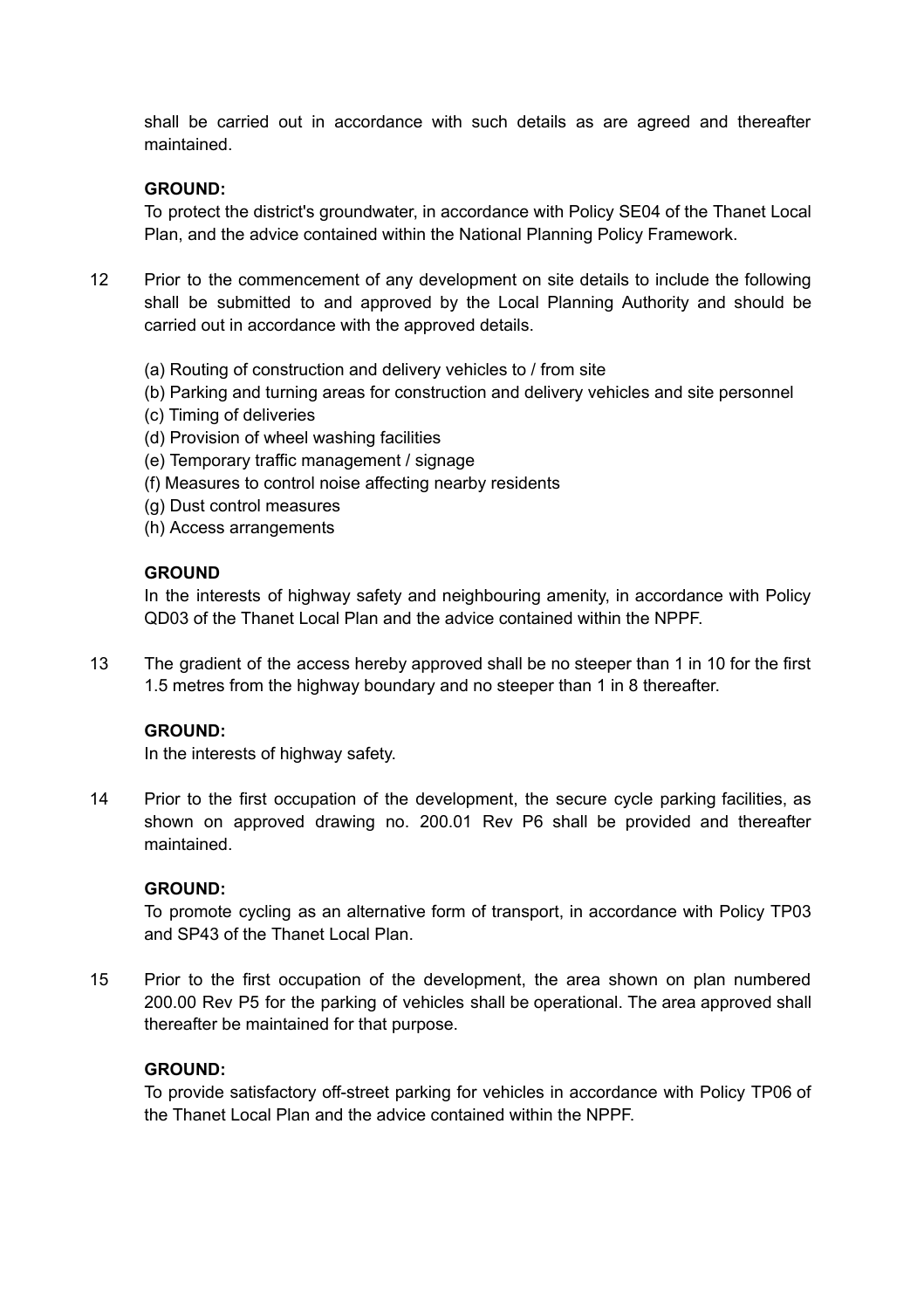16 The development hereby permitted shall be constructed in accordance with the precautionary mitigation measures for hedgehogs as detailed within the Preliminary Ecological Appraisal (MIddlemarch Environmental Ltd July 2019).

## **GROUND:**

In order to safeguard protected species that may be present, in accordance with Policy SP30 of the Thanet Local Plan and advice as contained within the NPPF.

- 17 Prior to the first occupation of the development hereby approved, full details of both hard and soft landscape works, to include
	- species, size and location of new trees, shrubs, hedges and grassed areas to be planted;
	- the treatment proposed for all hard surfaced areas beyond the limits of the highway;
	- walls, fences, other means of enclosure proposed

shall be submitted to, and approved in writing by, the Local Planning Authority.

## **GROUND:**

In the interests of the visual amenities of the area and to adequately integrate the development into the environment in accordance with Policies QD02 and GI04 of the Thanet Local Plan

18 All hard and soft landscape works shall be carried out in accordance with the approved details. The works shall be carried out prior to the first occupation; of any part of the development, or in accordance with a programme of works to be agreed in writing with the Local Planning Authority. Any trees or plants which within a period of 5 years from the completion of the development die, are removed or become seriously damaged or diseased, shall be replaced in the next planting season with others of a similar size and species.

## **GROUND:**

In the interests of the visual amenities of the area and to adequately integrate the development into the environment in accordance with Policies QD02 and GI04 of the Thanet Local Plan

19 Prior to the first occupation of the development hereby permitted, electric vehicle charging shall be provided within the site in the form of one active space and 15no. passive spaces. Details of the location and design details of the active electric vehicle charging point shall be submitted to and approved in writing by the Local Planning Authority. The development shall be carried out in accordance with the approved details.

## **GROUND:**

To protect air quality, in accordance with Policy SE05 of the Thanet Local Plan and the advice as contained within the NPPF

20 Prior to the commencement of the development hereby approved, a scheme to demonstrate that the internal noise levels within the residential units and the external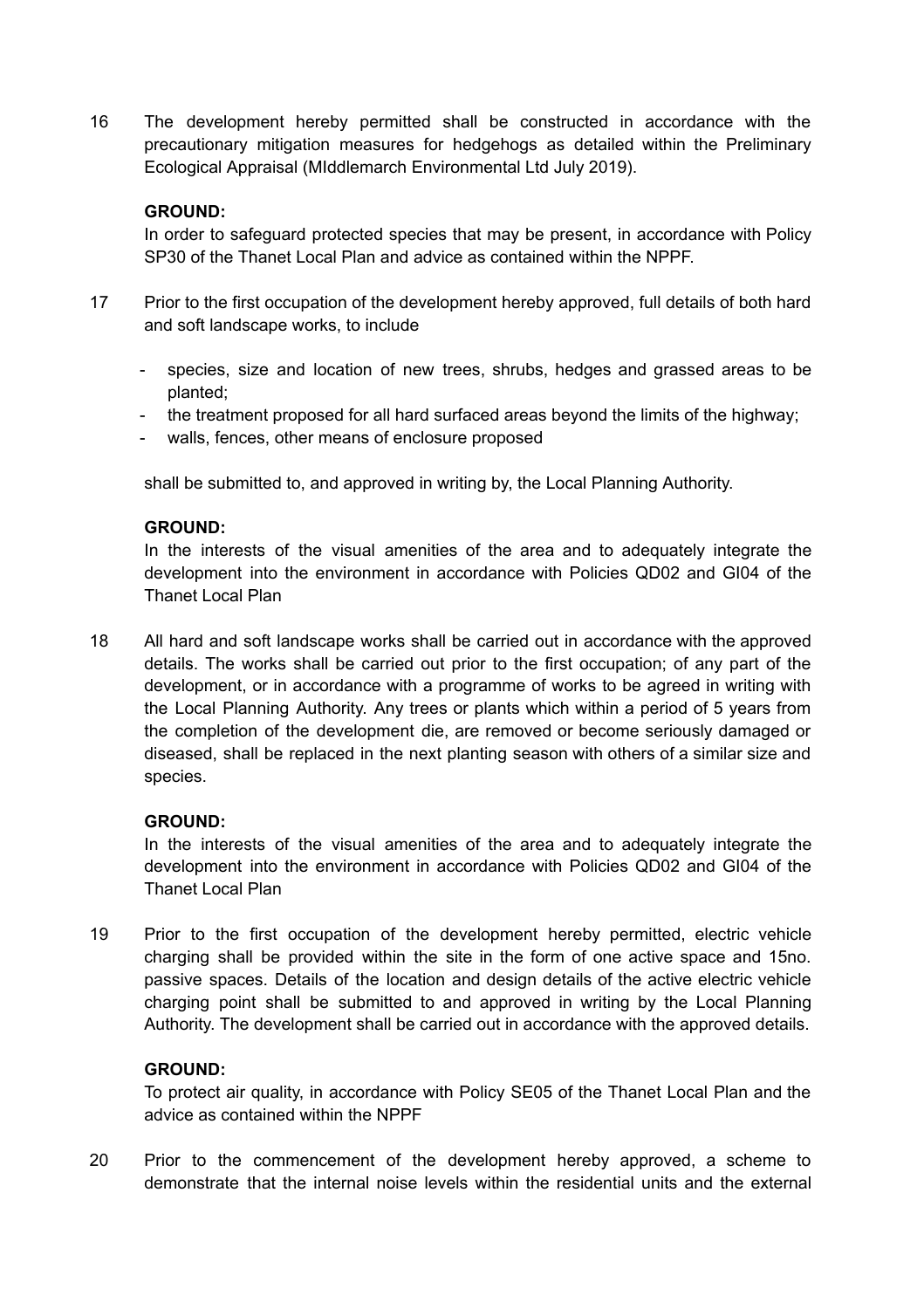noise levels in back gardens and other relevant amenity areas will conform to the standard identified by BS 8233 2014, Sound Insulation and Noise Reduction for Buildings - Code of Practice, shall be submitted to and approved in writing by the Local Planning Authority. The work specified in the approved scheme shall then be carried out in accordance with the approved details prior to occupation of the premises and be retained thereafter.

### **GROUND:**

In the interests of amenity for future occupiers in accordance with Policy QD03 of the Thanet Local Plan and the advice contained within the NPPF

21 All new window and door openings shall be set within a reveal of not less than 100mm

## **GROUND:**

In the interests of visual amenity in accordance with Policy QD02 of the Thanet Local Plan

22 Prior the construction of the external surfaces of the development hereby approved of the materials to be used shall be submitted to, and approved in writing by, the Local Planning Authority. Development shall be carried out in accordance with the approved unless otherwise agreed in writing by the Local Planning Authority.

## **GROUND:**

In the interests of visual amenity in accordance with Policy QD02 of the Thanet Local Plan

23 Prior to the construction of the external surfaces of the development hereby permitted, details of the metal balustrading, and manufacturing details of the aluminium windows and doors, shall be submitted to and approved in writing by the Local Planning Authority. The development shall be carried out in accordance with the approved details.

## **GROUND:**

In the interests of visual amenity in accordance with Policy QD02 of the Thanet Local Plan

24 An airing cupboard shall be provided within each flat, as shown on plans numbered 200.01 Rev P6, 200.02 Rev P5, and 200.04 Rev P5, for the benefit of clothes drying facilities. The airing cupboards shall thereafter be maintained.

## **GROUND:**

To secure a satisfactory standard of development and in the interests of the amenities of the area, in accordance with Policies QD02 and QD03 of the Thanet Local Plan.

25 At least 10% of the development shall be built in compliance with building regulation part M4(2); and at least 5% of the affordable units shall be built in compliance with building regulations part M4 (3).

## **GROUND:**